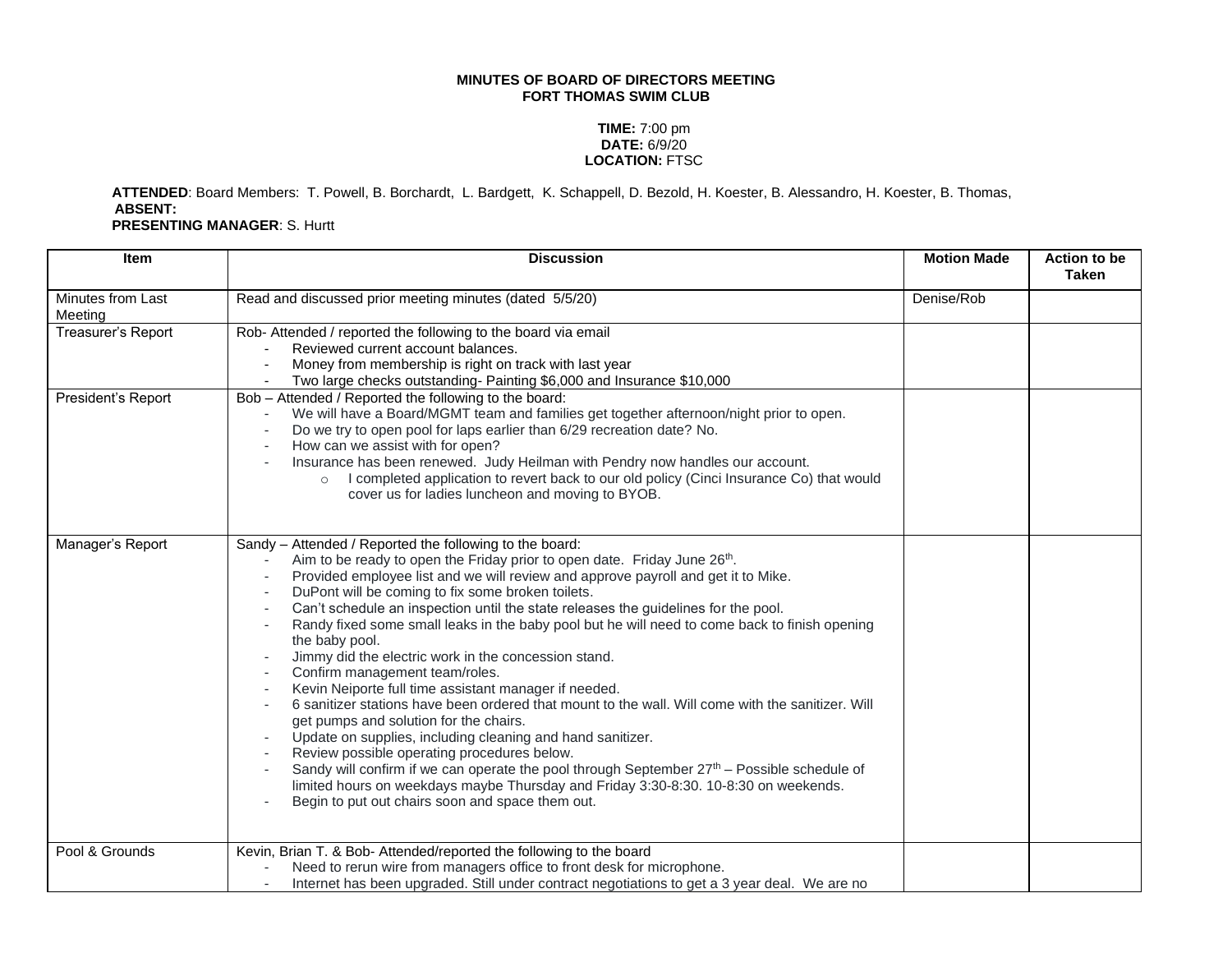| longer seasonal so we are paying more overall but less monthly but we went from 5 MPS to 250<br>MPS. |
|------------------------------------------------------------------------------------------------------|
| Watering schedule.                                                                                   |
| Painting and touch ups are complete.                                                                 |
| Landscape update –came and looked at the walls and will come back to replace a few things and        |
| kill some grasses. Stonework to be quoted.                                                           |
| We will tackle brush outside the fence and trim back honeysuckle and spray poison ivy.               |
| The new pump was tested and everything is working great. We can get some more automation             |
| with a flow monitor that could be regulated to save more energy possibly now that we have better     |
| wifi.                                                                                                |
| There is a very large seven burner grill with a lid that is \$800 we will go ahead and order from    |
| Sams.                                                                                                |
| Concrete patching to be done. Possible curb at front gate to keep water out                          |
| Dumpster pick up has resumed.                                                                        |
| Wall mural and front sign will be painted.                                                           |
| Sandy will order hanging baskets from florist. We will also do the other pots.                       |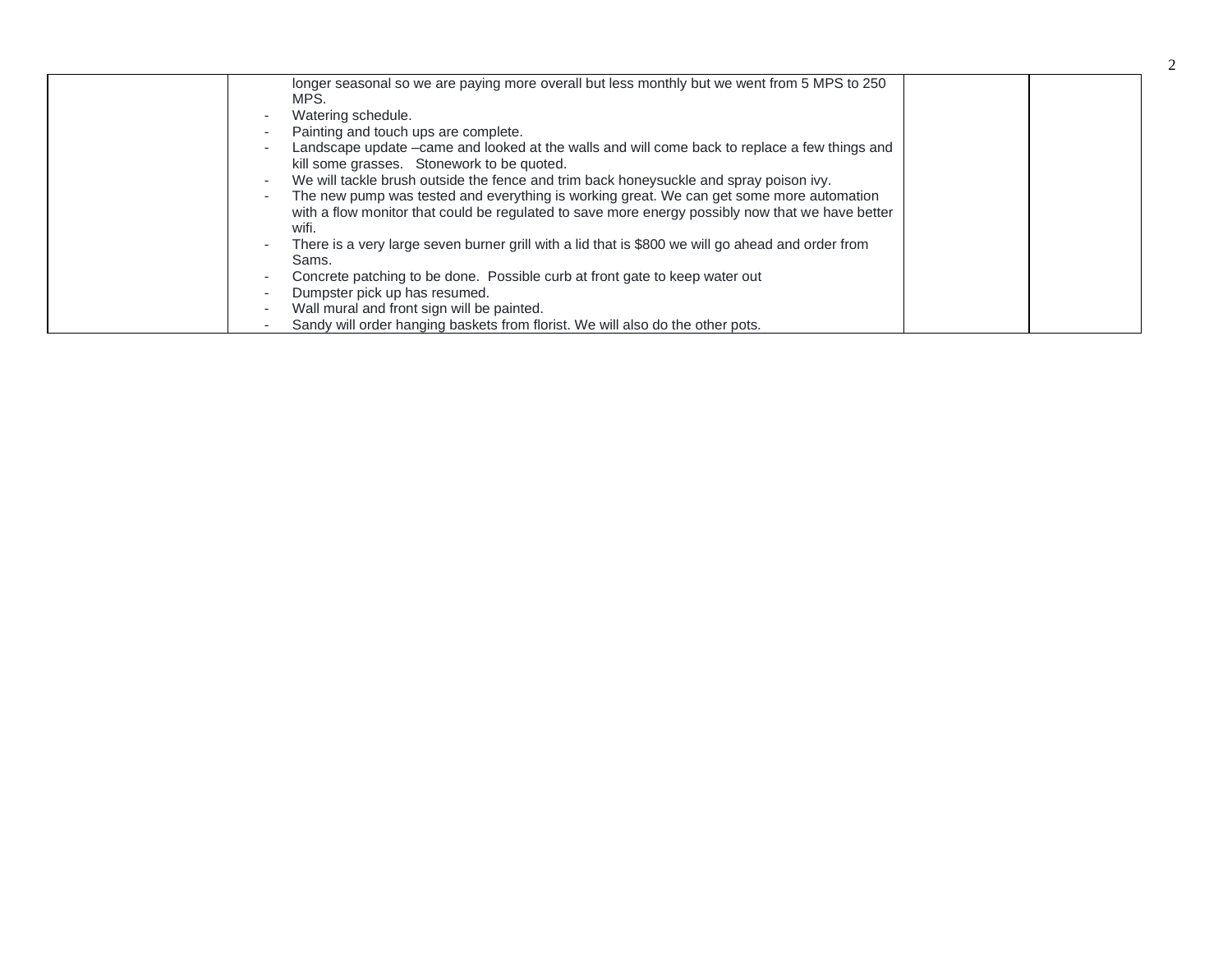| Swim and Dive<br>Membership | Bob-Attended / reported the following to the board<br>NKSL cancelled season.<br>Thoughts on some small organized clinics or internal meets. Something to keep kids active.<br>Lori- Attended/reported the following to the board:<br>3 current members that haven't paid dues. If not paid by tomorrow they will be terminated.<br>35 terminations to date - 12 new alumni members                                                                                                                                                                                                                                                                                                                                                                                                                                                                                                                                                                                                                                                                                                                                                                                                                                                             |     |                       |
|-----------------------------|------------------------------------------------------------------------------------------------------------------------------------------------------------------------------------------------------------------------------------------------------------------------------------------------------------------------------------------------------------------------------------------------------------------------------------------------------------------------------------------------------------------------------------------------------------------------------------------------------------------------------------------------------------------------------------------------------------------------------------------------------------------------------------------------------------------------------------------------------------------------------------------------------------------------------------------------------------------------------------------------------------------------------------------------------------------------------------------------------------------------------------------------------------------------------------------------------------------------------------------------|-----|-----------------------|
|                             | 13 people deferred to next year.<br>Went through 78 names this year to fill open positions.<br>$\overline{\phantom{a}}$<br>Guest Passes - will plan to roll over free passes to 2021                                                                                                                                                                                                                                                                                                                                                                                                                                                                                                                                                                                                                                                                                                                                                                                                                                                                                                                                                                                                                                                           |     |                       |
| Activities                  | Denise-Attended and reported the following:<br>Try to get a couple food truck Fridays on the books<br>July 19th grill out and August 9th grill out<br>Possible member appreciation event maybe later this summer with the August 9th grill out.                                                                                                                                                                                                                                                                                                                                                                                                                                                                                                                                                                                                                                                                                                                                                                                                                                                                                                                                                                                                |     |                       |
| <b>New Business</b>         | <b>Board Discussion Topics:</b>                                                                                                                                                                                                                                                                                                                                                                                                                                                                                                                                                                                                                                                                                                                                                                                                                                                                                                                                                                                                                                                                                                                                                                                                                |     |                       |
|                             | Mosquito Hunters provided a quote to spray the perimeter of the swim facility to provide a bug free zone<br>for the season. This treatment includes foliage around the building and fence line. They'd spray a couple<br>days prior to open and 4 additional times throughout the season. Treatments would be completed first<br>thing in the morning and be dry hours prior to opening. Most of the treatment will be outside the fence to<br>create the barrier. Cost is \$514 which includes taxes for the whole season.                                                                                                                                                                                                                                                                                                                                                                                                                                                                                                                                                                                                                                                                                                                    | Bob | Unanimous<br>Approval |
|                             | COVID 19 Policy Discussion: A Complete Policy and Guidelines will be wriiten up for FTSC once the<br>Governor releases the state requirements. This is anticipated soon. Below are some talking points based<br>on assumptions from other state rules as well as current aquatic center guidelines.<br>Capacity:<br>- Operate at 33% of 877 occupancy = 292 (Assuming Beshear announces 33%)<br>- Large pool allows 130 occupancy 33% = 44 occupants<br>- Baby pool allows - 12 occupancy = 4 occupants<br>- First come first serve. One in one out once we reach limit. Utilize clicker counter at front desk.<br>- Utilize "X's" on concrete for members waiting outside gates out of the way of those<br>exiting.<br>- Members leaving inform front desk where they were sitting so it can be cleaned.<br>- Front desk:<br>- Move desk further from entry to widen space for people to enter/exit.<br>- Masks and fan behind front desk to keep airflow away from front desk workers.<br>- Use "X" on concrete for people to check in further away.<br>- Possibly take temperatures.<br>- Hand Sanitizer.<br>- Must be 13 to enter without an adult<br>- Guests:<br>- No guests until we get updated guidelines or see how crowded pool is. |     |                       |